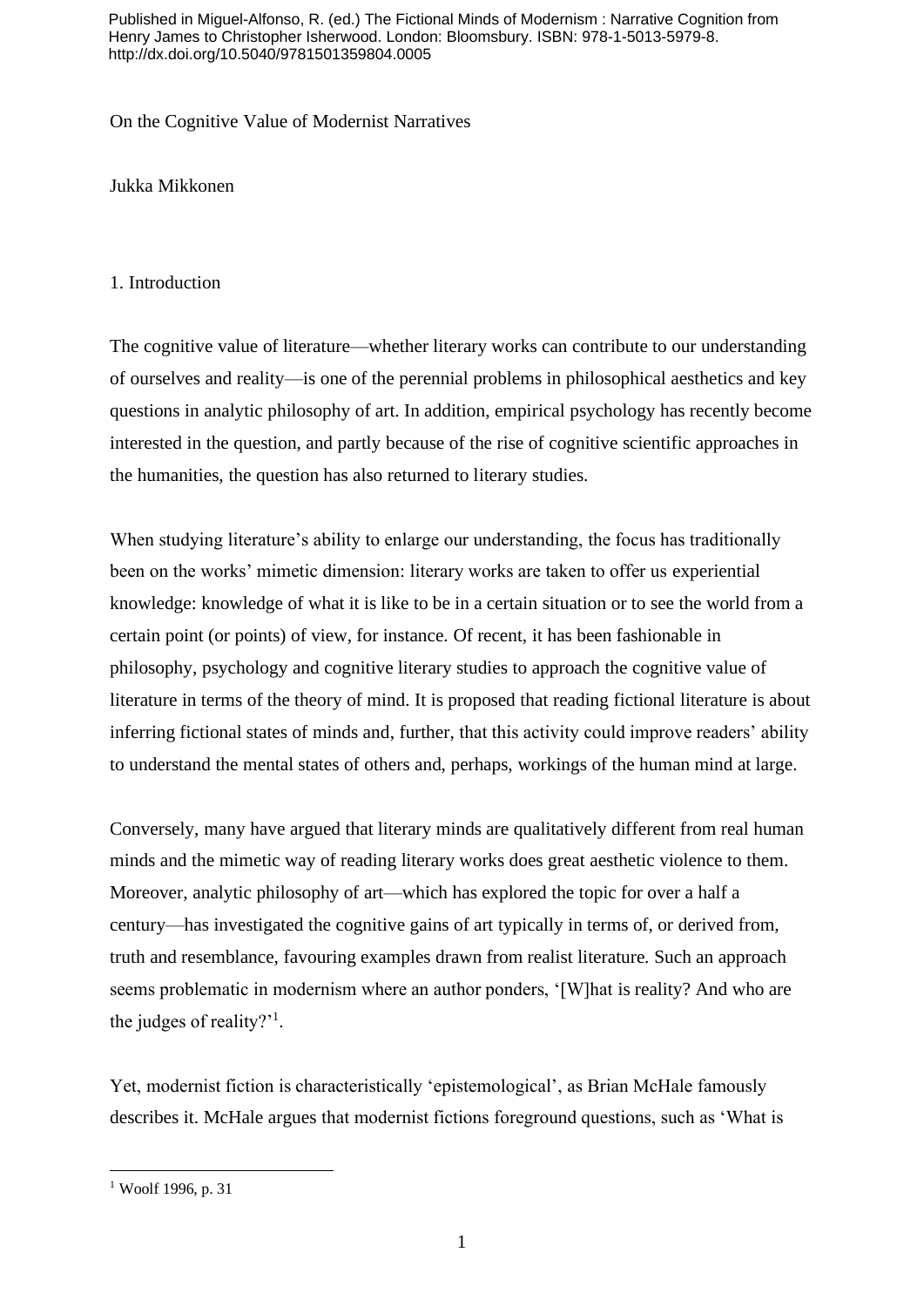there to be known?; Who knows it?; How do they know it, and with what degree of certainty?'<sup>2</sup> . Likewise, Alan Palmer thinks that modernist works are 'oriented toward the investigation of such issues as perception and cognition, perspective, the subjective experience of time, and the circulation and reliability of knowledge<sup>3</sup>. David Herman, too, maintains that modernist narratives illuminate 'the degree to which perceiving, acting, and thinking are inextricably interlinked, with the constant cross-circulation among these activities accounting for intelligent agents' enactment of a world<sup>14</sup>. Precisely the moderns' interest on these fundamental issues, together with the philosophical and psychological erudition of many modernist authors, makes it tempting to approach certain modernist narratives as literary-philosophical explorations.

This essay examines the assumed cognitive value of modernist narratives from a philosophical point of view. In particular, I am interested if we can learn about the workings of the mind in reading modernist narratives. If not, could modernist narratives contribute to cognition some other way?

## 2. Modernism and the mind

Narratology has long celebrated third-person narrators for their ability to give us access to fictional characters' minds. 'Epic fiction is the sole epistemological instance where ... subjectivity ... of a third-person *qua* third-person can be portrayed', Käte Hamburger proposed in the 1950s<sup>5</sup>. Later, Dorrit Cohn spoke of third-person narrators' 'unnatural power to see into their characters' inner lives<sup>'6</sup>, and Marie-Laure Ryan of narrators' 'supernatural ability of reading into foreign minds<sup>7</sup>. Correspondingly, Monika Fludernik states that 'fiction at one point discovers that it ... can present consciousness extensively as if reading people's minds'<sup>8</sup>.

<sup>2</sup> McHale 1987, 9; emphasis in original

<sup>3</sup> Palmer 2011, p. 276

<sup>4</sup> Herman 2011, p. 264

 $<sup>5</sup>$  Hamburger 1973, p. 83; emphasis removed; Hamburger 1968, p. 73</sup>

<sup>6</sup> Cohn 1999, p. 106

<sup>7</sup> Ryan 1991, p. 67

<sup>8</sup> Fludernik 1996, p. 48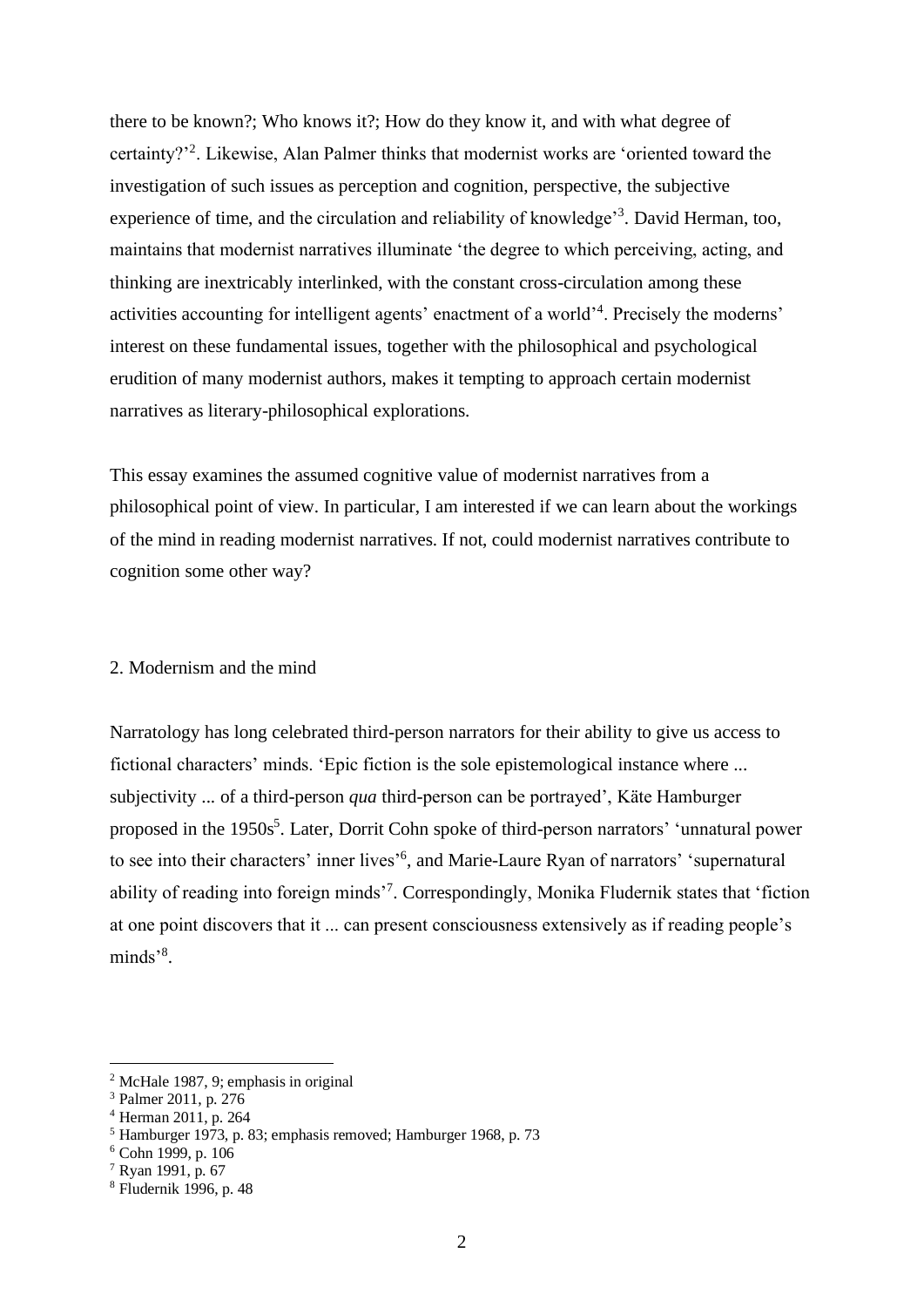The epistemic accessibility of fictional minds has later become a subject of dispute in narrative theory, but the idea of the resemblance between real and literary minds and the reader's ability to enter a character's mind lives strong in cognitive literary studies, for instance. The idea that we interpret literary minds akin to how we interpret other people in our everyday encounters is a standard assumption in cognitive approaches to literature. Theory of mind, a psychological concept describing our comprehension of others' minds, has been particularly influential in explaining our engagement with literary narratives; the critic Lisa Zunshine claims that 'ToM makes literature as we know it possible'<sup>9</sup>, whereas the philosopher Gregory Currie proposes that mentalising (a term he prefers over ToM), the understanding of mental states and the capacity to reason about them, lies in the core of literary interpretation<sup>10</sup>. Alan Palmer, in turn, thinks that 'in essence, narrative is the description of fictional mental functioning<sup>'11</sup>. He claims that '[o]ne of the pleasures of reading novels is the enjoyment of being told what a variety of fictional people are thinking. ... This is a relief from the business of real life, much of which requires the ability to decode accurately the behavior of others.'<sup>12</sup> Later, Palmer has emphasised the externalist perspective to the mind, yet maintaining that 'readers enter storyworlds primarily by attempting to follow the workings of the fictional minds contained in them'<sup>13</sup>.

It is a commonplace that modernist narratives deal with 'inner experience' and the 'representation of the mind'. Palmer, for instance, claims that 'the modernist novel is still based on a belief in truth and reality' and that modernist authors 'attempt to record as faithfully as possible the workings of fictional minds'<sup>14</sup>. David Herman questions the idea of the *inward turn* in modernism, but asserts that modernist narratives characteristically deal with the representation of the mind:

'[T]he upshot of modernist experimentation was not to plumb psychological depths, but to spread the mind abroad – to suggest that human psychology has the profile it does because of the extent to which it is interwoven with worldly circumstances. The

<sup>9</sup> Zunshine 2003, p. 5. In addition to competing models of ToM (theory-theory and simulation theory), it is disputed whether interpersonal understanding requires ToM at all.

<sup>10</sup> See Currie 2016

<sup>11</sup> Palmer 2004, p. 12

<sup>&</sup>lt;sup>12</sup> Palmer 2004, p. 10. Palmer (ibid., 246) remarks that much of our knowledge about fictional minds are hypotheses and conjectures which we base on the characters' actions.

<sup>&</sup>lt;sup>13</sup> Palmer 2010, p. 9. Palmer does not claim that fictional minds are identical to real minds; rather, he thinks that fictional minds are semiotic constructs that are similar to real minds (ibid., p. 19).

<sup>14</sup> Palmer 2011, p. 275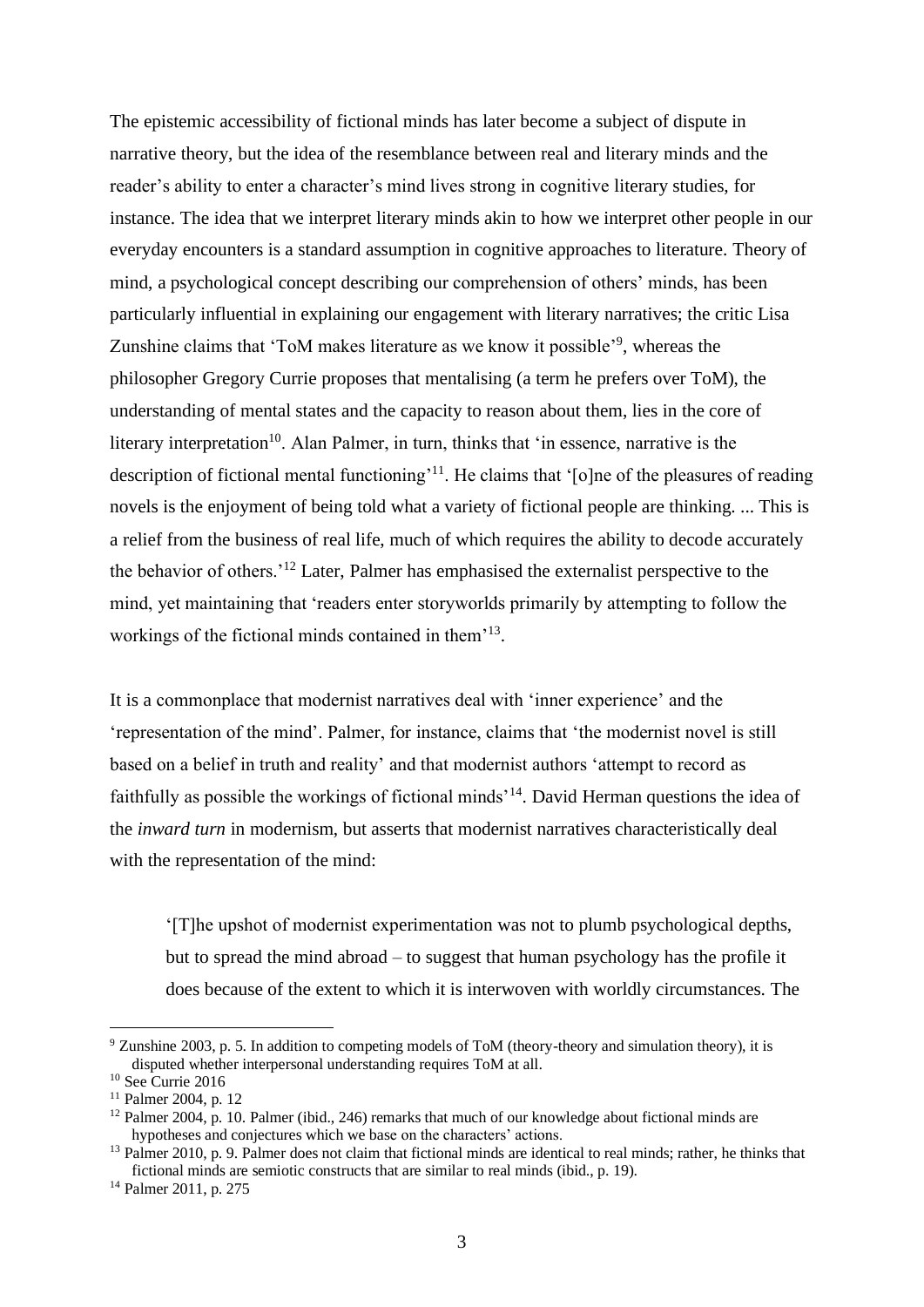mind does not reside within; instead, it emerges through humans' dynamic interdependencies with the social and material environments they seek to navigate.'<sup>15</sup>

Sure enough, modernist literature was greatly affected by developments in psychology, such as Ernst Mach's theory of subjective experience, William James's view of the stream of thought or consciousness, Henri Bergson's view of immediate experience, Sigmund Freud's idea of the unconsciousness, and so  $on<sup>16</sup>$ . Many underline that modern psychology and the modernist movement in literature were intertwined<sup>17</sup>. Moreover, psychological theories were not only an inspiration for authors, but for many writers, the exploration of human experience was a programmatic pursuit. In her essay 'Modern Fiction' (1925), Virginia Woolf proposes how writers could come 'closer to life':

'Let us record the atoms as they fall upon the mind in the order in which they fall, let us trace the pattern, however disconnected and incoherent in appearance, which each sight or incident scores upon the consciousness. Let us not take it for granted that life exists more fully in what is commonly thought big than in what is commonly thought small.'<sup>18</sup>

In a passage cited *ad nauseam*, and repated now again, Woolf proposes:

'Examine for a moment an ordinary mind on an ordinary day. The mind receives a myriad impressions—trivial, fantastic, evanescent, or engraved with the sharpness of steel. From all sides they come, an incessant shower of innumerable atoms; and as they fall, as they shape themselves into the life of Monday or Tuesday, the accent falls differently from of old; the moment of importance came not here but there; so that, if a writer were a free man and not a slave, if he could write what he chose, not what he must, if he could base his work upon his own feeling and not upon convention, there would be no plot, no comedy, no tragedy, no love interest or catastrophe in the accepted style, and perhaps not a single button sewn on as the Bond Street tailors

<sup>15</sup> Herman 2011, pp. 253–254.

<sup>&</sup>lt;sup>16</sup> Joshua Gang (2013, p. 117) aptly remarks that '[m]odernism was not psychologically monolithic; instead, an array of psychological theories—including behaviorism, structuralism, and psychoanalysis—circulated simultaneously and competed against each other'.

<sup>&</sup>lt;sup>17</sup> See e.g. Meisel 2007, esp. ch 4. Virginia Woolf's interests in theories of knowledge and language are also well known. For the connections between her literary work and philosophical theories of her time, see e.g. Hintikka 1979; Banfield 2000; and Quigley 2008.

<sup>18</sup> Woolf 2008, p. 8.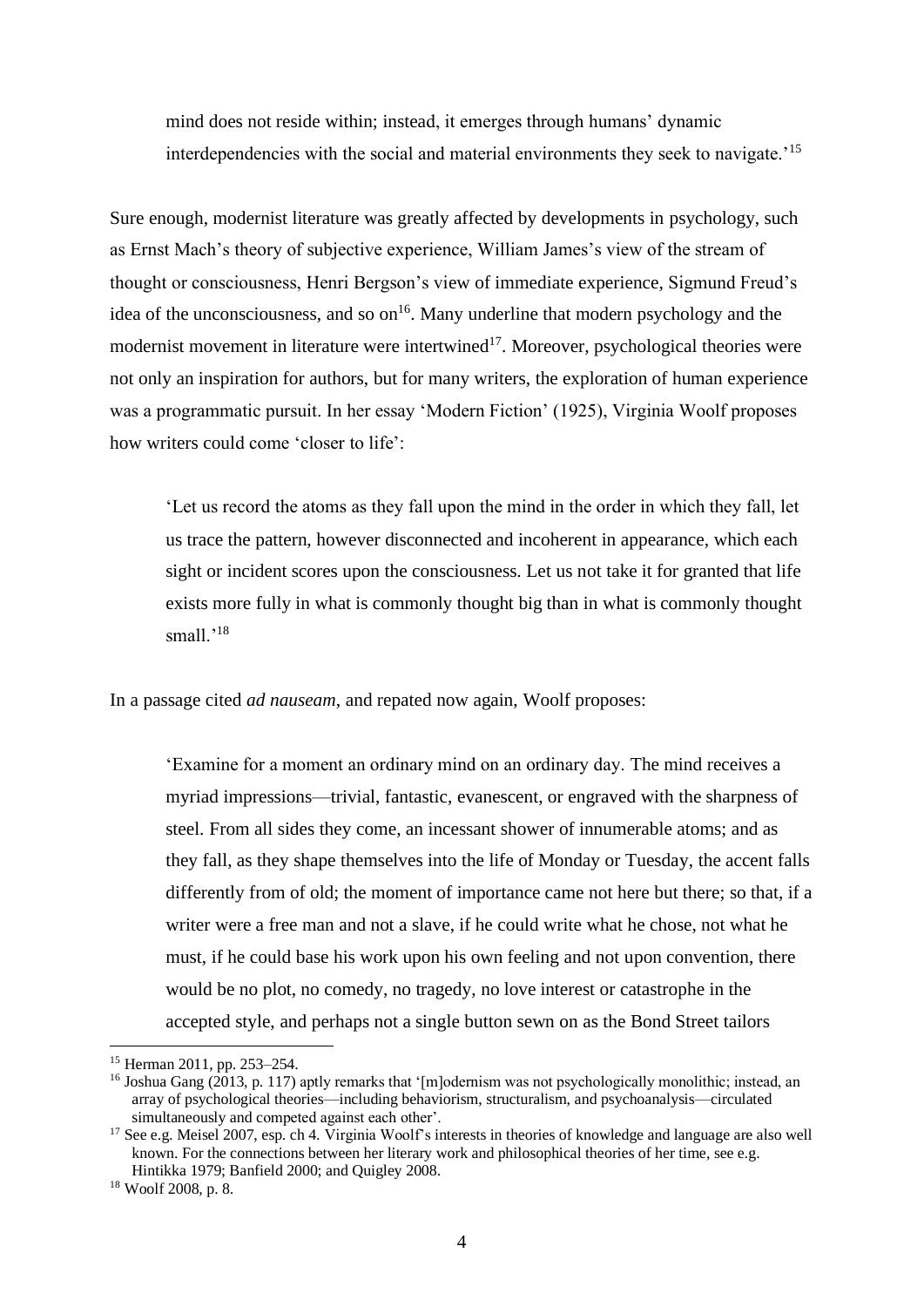would have it. Life is not a series of gig lamps symmetrically arranged; life is a luminous halo, a semi-transparent envelope surrounding us from the beginning of consciousness to the end. Is it not the task of the novelist to convey this varying, this unknown and uncircumscribed spirit, whatever aberration or complexity it may display, with as little mixture of the alien and external as possible? We are not pleading merely for courage and sincerity; we are suggesting that the proper stuff of fiction is a little other than custom would have us believe it.'<sup>19</sup>

Referring to Woolf's program, one could defend the mimetic approach to modernism and claim that modernism considered itself truer to life and reflected people's experience with their environment: it was the world, or the human character, that had changed. Eric Auerbach, for one, praised Woolf for her talent in capturing the modern epoch<sup>20</sup>. He admires Woolf's  $To$ *the Lighthouse* precisely for its lifelikeness and acuity:

'[W]hat realistic depth is achieved in every individual occurrence, for example the measuring of the stocking! Aspects of the occurrence come to the fore, and links to other occurrences, which, before this time, had hardly been sensed, which had never been clearly seen and attended to, and yet they are determining factors in our real lives. $^{21}$ 

There is plenty of genetic evidence available for one who argues that the moderns aimed to give their readers an insight into the human mind. Virginia Woolf says that in *Mrs. Dalloway* she intended to 'adumbrate ... a study of insanity & suicide: the world seen by the sane & the insane side by side—something like that.<sup> $22$ </sup> Many think she succeeded. One critic says that in the work Woolf gives us a 'convincing portrait of schizophrenic breakdown'<sup>23</sup>, whereas another proposes that *Mrs Dalloway*'s passages on Septimus Smith 'allow the reader to experience thoughts, psychological problems, and mental illnesses he or she *does not* 

<sup>&</sup>lt;sup>19</sup> Woolf 2008, p. 9. According to Woolf, modern writers' interest 'lies very likely in the dark places of psychology. At once, therefore, the accent falls a little differently; the emphasis is upon something hitherto ignored; at once a different outline of form becomes necessary, difficult for us to grasp, incomprehensible to our predecessors.' (ibid., p. 11)

<sup>&</sup>lt;sup>20</sup> The assumed cognitive value of modernist narratives ought not to be limited to their ability to reveal individual minds. Modernist narratives illuminate a cultural understanding of the world, as Auerbach remarks in his chapter on Woolf; a related view is to look at Joyce's *Finnegans Wake* reflecting the scientific understanding of his time, a worldview affected by psychoanalysis and quantum physics, for instance.

<sup>21</sup> Auerbach 1953, p. 552

<sup>22</sup> Woolf 1978, p. 207

<sup>23</sup> Suzette Henke, cited from Alber 2011, p. 221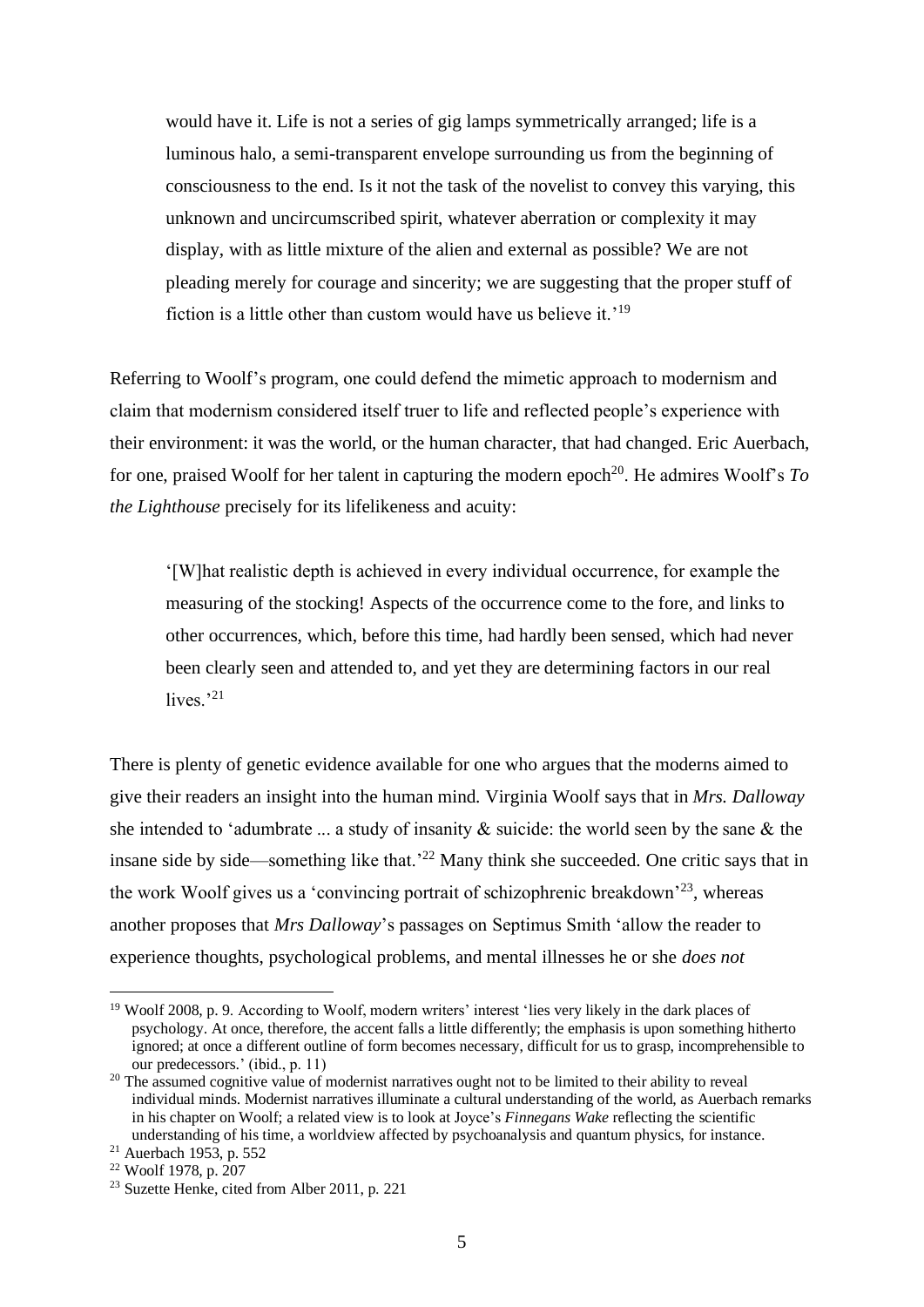*normally have access to*' <sup>24</sup>. Indeed, many think that fictional narratives do not only have cognitive value but an advantage. Monika Fludernik asserts that fiction 'provides readers with experiences that they cannot have on their own—and this constitutes the fascination of all narratives'; as an example, she tells us how 'in the wake of the interior monologue ... it has become quite fashionable to present the moment of a protagonist's death through his/her mind'<sup>25</sup>. In addition to depicting particular minds, it is repeatedly said that modernist narratives are particularly well suited in illuminating different ways to conceive the world. In such a view, the modernist novel is thought as an epistemological lesson in subjectivism, skepticism, or relativism.

Looking for minds in literature is not an odd enterprise. We spontaneously look for intentional mindful agency in all sorts of actions and representations. Further, many authors definitely put great effort in the psychological interest (or plausibility, if you like) of their works. Then again, we are eager to see minds and persons everywhere. We attribute (inappropriate) human-like intentions (desires) to non-human animals, such as dogs and birds, and (more or less playfully) even to plants (a stubborn tree). How about minds in literature?

We will run into difficult epistemological problems if we limit ourselves to the mimetic approach. There is a long way from literary experience to actual knowledge of what it is like to be in a certain situation, for example<sup>26</sup>. Of course literary works may make great insights into human mind, but then again, a depiction may be impressive and convincing and yet erraneous or misguided (if assessed for its truth). Perhaps Mrs. Woolf is not a real expert of schizophrenia, or any other sort of mental disorder. Moreover, that we gain a feeling of a real experience in reading a work of fiction ought not to make us reduce literary interpretation to human psychological models. Literary narratives operate both on real-world and literary 'parameters' and have both a 'mimetic' and a 'poetic' dimension: they have a humanly interesting content (the mimetic dimension) which they give an artistic rendering (the poetic  $\dim$ ension)<sup>27</sup>. And it is the poetic dimension which sets certains reservations for the

 $24$  Alber 2011, p. 220; emphasis added

<sup>25</sup> Fludernik 2003, p. 256

<sup>&</sup>lt;sup>26</sup> For extensive criticism of the idea that we could gain experiential knowledge from fiction, see Lamarque and Olsen (1994, pp. 370–386).

<sup>&</sup>lt;sup>27</sup> See Lamarque & Olsen 1994, pp. 261–265.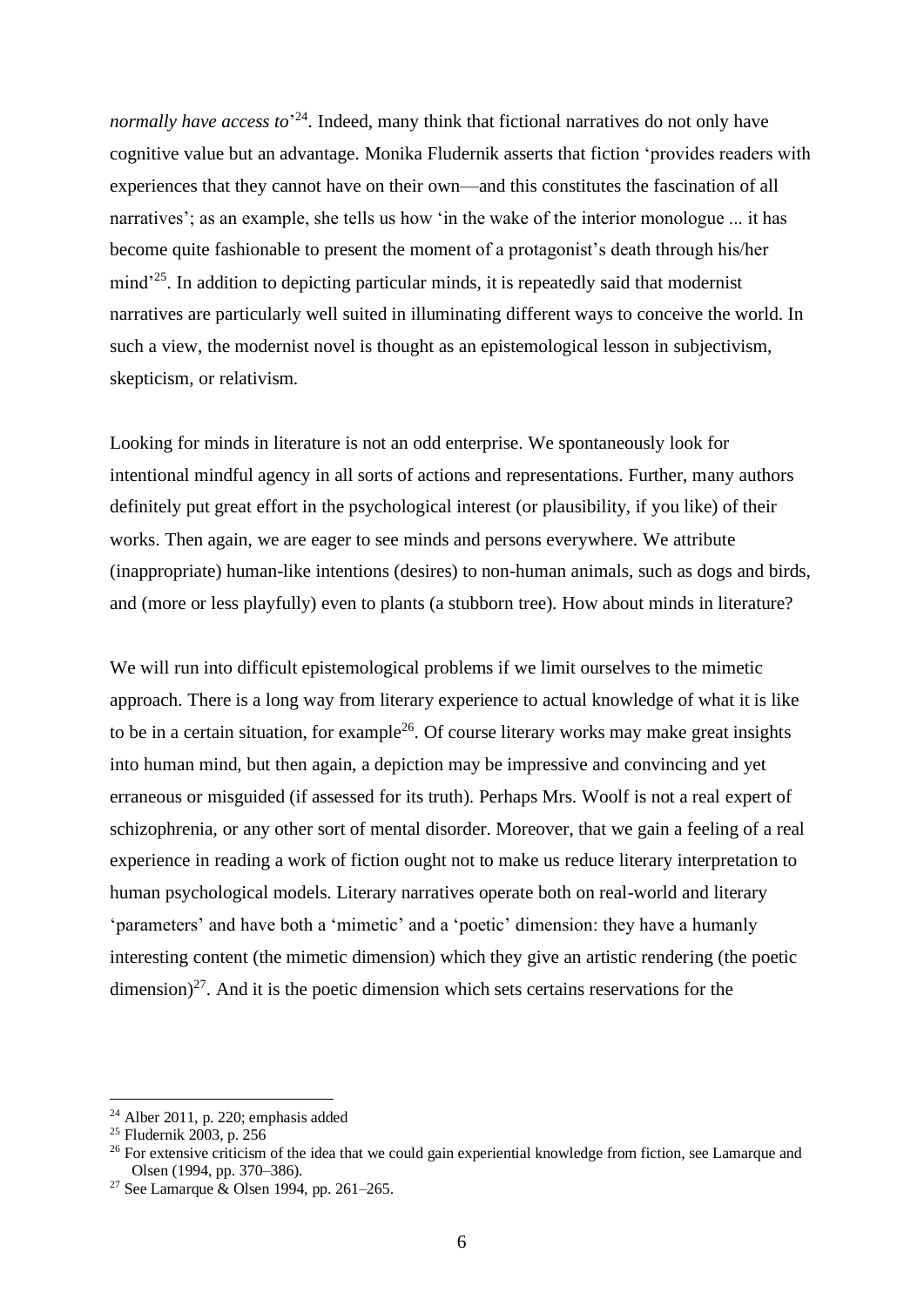cognitivist approach<sup>28</sup>.

#### 3. The external perspective

In the philosophy of literature, a distinction is regularly drawn between our two fundamental ways of thinking and speaking of fictional works. Kendall Walton says that 'players of games of make-believe'—which includes readers of fiction—both *participate* in the fictions (makebelieve, imagination, immersion, transportation) and *observe* them, that is, look at the properties that generate the imaginings<sup>29</sup>. For him, this 'dual standpoint' is 'one of the most fundamental and important features of the human institution of fiction'<sup>30</sup>. Peter Lamarque and Stein Haugom Olsen also distinguish between 'internal' and 'external' perspectives to fictions. From the internal perspective, they say, we project ourselves into the 'world' of the work and reflect the characters as *persons*; from the external perspective, in turn, we identify the *fictional characters* and acknowledge their artificiality<sup>31</sup>. In actual literary experience, we assumedly employ the both perspectives and shift our focus between them without much noticing it. Also, one might expect that the intensity of imagining or the extent of 'external considerations' is both genre- and reader-relative. Still, the distinction is crucial for our understanding of fiction. The perspectives regulate, for instance, the criteria we apply to the characters: from the internal point of view, fictional characters may be 'arrogant' or 'mean', just like real people, whereas from the external perspective they have literary-critical properties such as 'being sterotypical', 'symbolizing the futility of life', and so  $\text{on}^{32}$ . Lamarque claims that

'Although from an internal perspective characters often act and live their lives according to ordinary principles of choice and cause, when viewed, externally, as artefacts in a work of art they become subject to radically different kinds of

 $^{28}$  By 'cognitivism' I mean the philosophical view which holds that artworks may provide their audiences significant knowledge and insight concerning matters of human interest. The position should not be confused with cognitive scientific study of literature.

<sup>29</sup> Walton 1990, pp. 49–50

<sup>30</sup> Walton 1978, p. 21

<sup>&</sup>lt;sup>31</sup> Lamarque and Olsen 1994, p. 145. Lamarque and Olsen (ibid., 144) also emphasize the value of the dual standpoint, claiming that '[b]eing "caught up" in fictional worlds and at the same time recognizing their fictionality involves a delicate balance—even a tension—which certainly accounts for much of the pleasure and value of imaginative works of art'.

<sup>32</sup> Lamarque & Olsen 1994, p. 146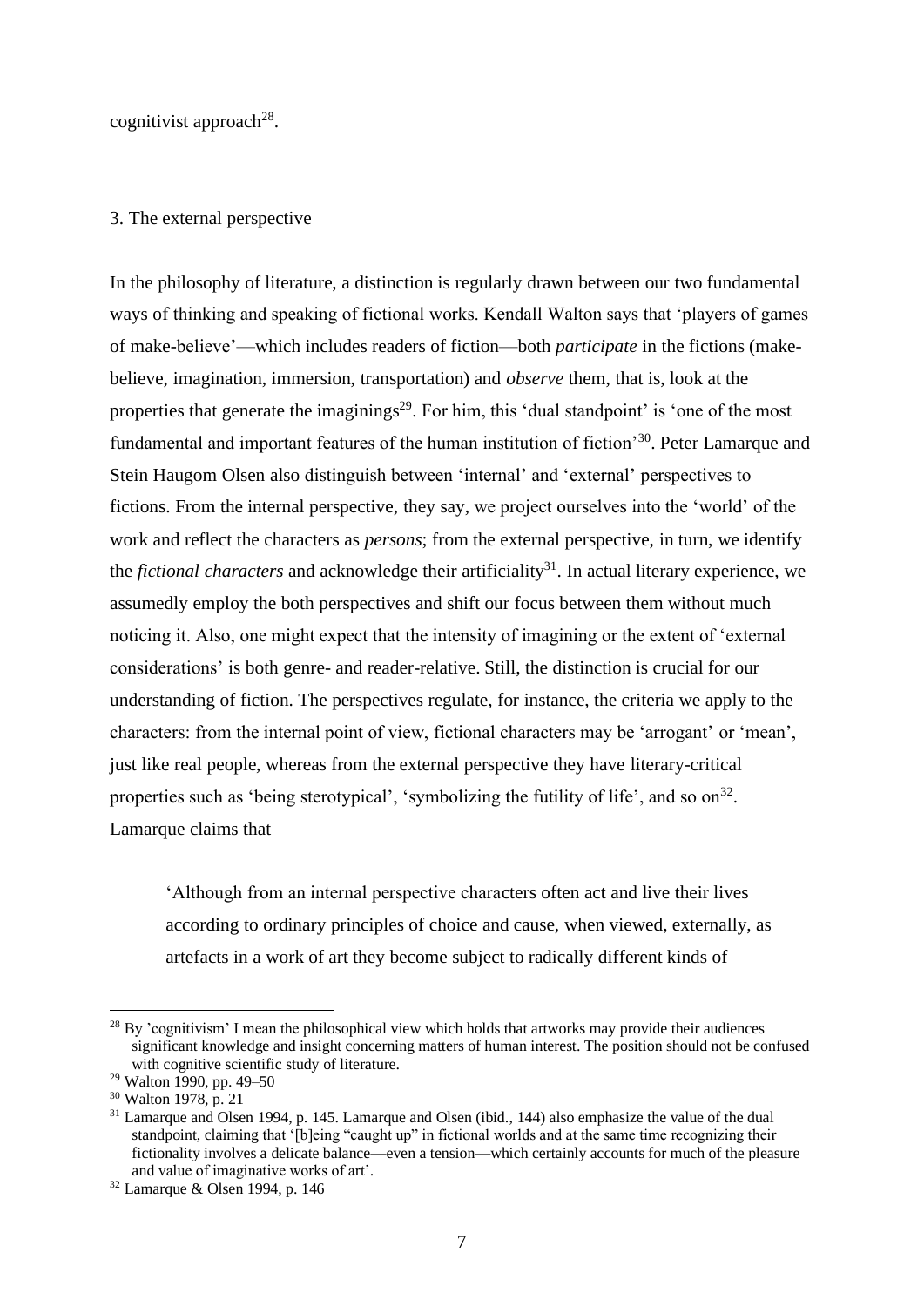explanation. Why do they act as they do? Perhaps because they *must* act that way to meet aesthetic, structural and genre-based demands for works of that kind. Perhaps their actions have a symbolic function or a function connected with the development of a theme or because they represent a "polarity" with another character.'<sup>33</sup>

The idea is not limited to that an artistic genre determines the 'logic' or 'rationality' of the story; rather, it is that the content of a literary work is essentially tied to its texture<sup>34</sup>. How do we distinguish between individual minds in literature? Not all cognitive activity is verbal, and we should ask, for instance, whether the narrator depicts thoughts that the character has verbalized herself or whether the narrator verbalizes the character's perceptions and feelings. And how sincere, or subjective the narrator is? Characteristic for literature is that these questions often remain open. Moreover, it is fascinating to sense discrepancy between the narrator and a character, for instance<sup>35</sup>. Dorrit Cohn, for one, remarks that authors like Woolf are 'for some reason unwilling to entrust the presentation of the inner life to the charater's own verbal competence'; instead, in *Mrs. Dalloway* and *To the Lighthouse* we find searches 'through complicated landscapes of the mind, syntactically too complex to be attributed to inner speech<sup>36</sup>. In like manner Lanier Anderson thinks that 'the idiom of Woolf's depiction of Clarissa is elevated—*so* exalted, in fact, that it can occasionally seem unwarranted by the underlying thoughts over which its words are poured<sup>37</sup>.

Further, Anderson illustrates how Woolf's artistic representation transcends our normal cognitive parameters by making dynamic links between the consciousnesses of the characters:

<sup>33</sup> Lamarque 2014, ix; emphasis in original.

<sup>&</sup>lt;sup>34</sup> When drawing, say, a philosophically interesting setting or insight from fiction, one is lead to ask its worldly extension. Lamarque and Olsen (1994, p. 454) maintain that abstract ideas in literature are based on the narrator's perspectival descriptions and essentially connected with the fictional particulars, so that transferring the ideas to another (nonliterary) context trivializes them.

<sup>&</sup>lt;sup>35</sup> Maria Mäkelä (2013), for one, argues that literary narratives do not reveal their characters' minds but rather, foreground and thematize the telling and hide the underlying experience. In her view, literature is characteristically ambiguous, seemingly objective descriptions turn out to be subjective, and the origin of a thought always remains vague.

<sup>&</sup>lt;sup>36</sup> Cohn 1978, p. 44. Representation is, of course, tied to artistic conventions. As Cohn puts it, '[t]he monologues of *Ulysses* may be regarded as a particularly clear instances of the historical dimension of realism Roman Jakobson defined in his essay 'On Realism in Art': the revolutionary artist deforms the existing artistic canons for the sake of closer imitation of reality; the conservative public misunderstands the deformation of the canon as a distortion of reality. The first generation of *Ulysses* readers, conditioned by a long tradition of monologues modeled on dialogues, could only have experienced Bloom's and Stephen's mental productions as radical departures from realistic representation. ... Today's reader is more likely than his grandparents to take Joyce's conception of verbal thought for granted, to accept the notion that it differs from communicative speech in a number of significant respects, and to accept the monologues of *Ulysses* as supremely convincing achievements of formal mimeticism.' (ibid., pp. 92–93)

<sup>&</sup>lt;sup>37</sup> Anderson, ms.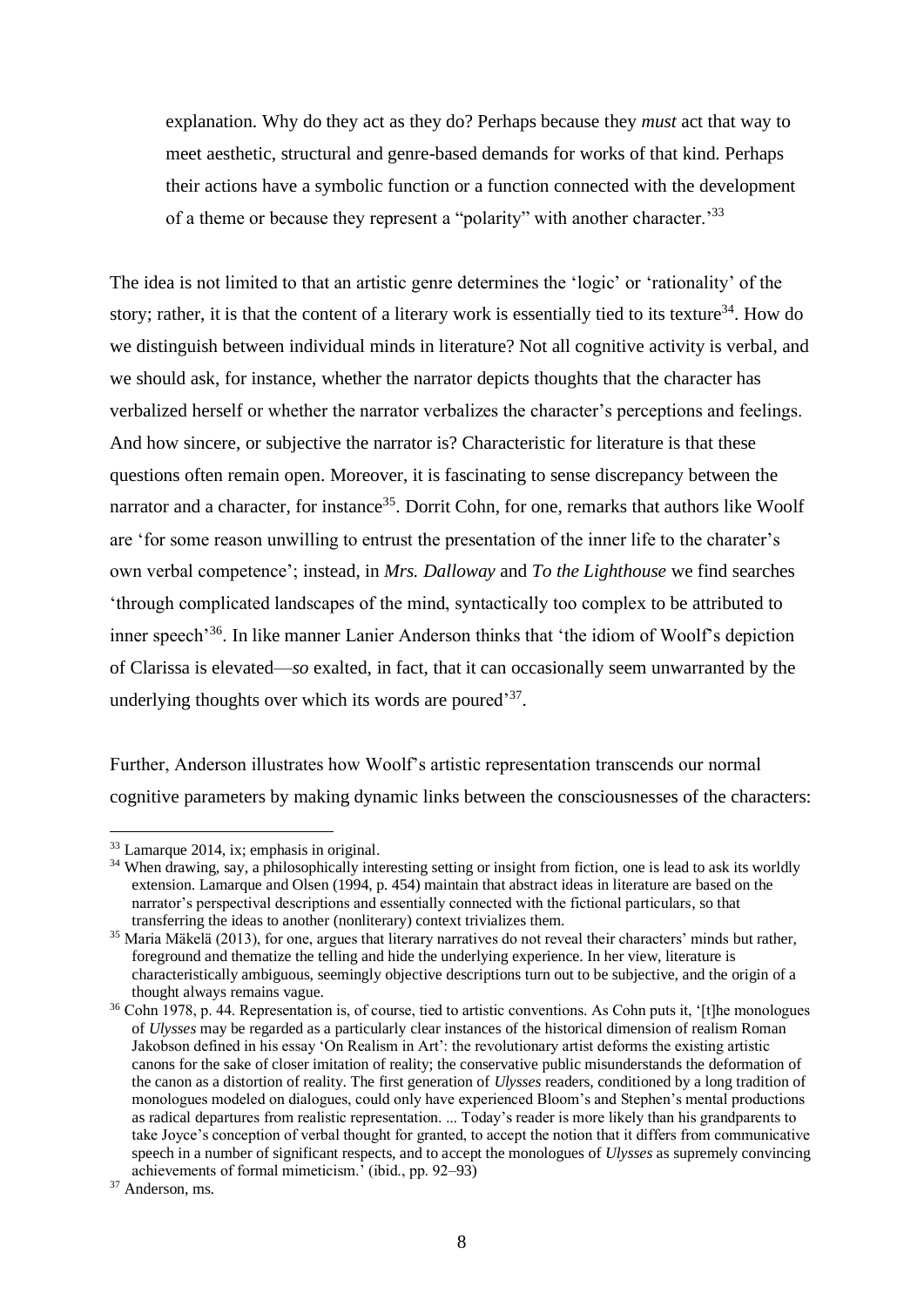'Whereas Zunshine highlights a (relatively familiar) phenomenon of "vertical" integration of mental attitudes that are *about* others' attitudes, and thus take those further attitudes as objects to form a nested hierarchy representing the social situation (form: Richard sees that Lady Bruton knows that Miss Brush thinks that Hugh's beliefs about the sentiments of the *Times* editors are bunkum), by contrast, what is demanded in the jaunt around London is a facility for navigating "horizontal" connections joining the thoughts of one person to those of another so as to permit the smooth flow of consciousness across different minds. Such horizontal connections are unfamiliar from everyday life. After all, the possibility of consciously transitioning from one person's thought to another's *in real life* (as opposed to in the fictional world) would seem to depend on the truth of something like Clarissa's implausible thesis that consciousness can extend from one mind into another, flowing across the juncture created by common attention.<sup>38</sup>

Nevertheless, Anderson remarks that 'horizontal mental linkage is not a feature of ordinary social existence, so its mastery will not build up our socially useful "Machiavellian intelligence" (as evolutionary psychologists sometimes dub the capacity Zunshine highlights)<sup>39</sup>. This leads us to a further point, namely, that literary minds are products of textual artifice and appreciated partly for their artificiality. Lamarque asserts that

'The whole modernist movement in art amounted to a challenge at a fundamental level to the idea of representing reality. At its best modernism exhibited the plurality of worlds, private and public, in contrast to some single "objective" world given in experience. Once representation itself had been exposed as a kind of artifice it was natural for artists to highlight the artifice of their own media.'<sup>40</sup>

If we abandon the mimetic approach to literary cognition, is there anything left? Could literary narratives enhance cognition after our acknowledging their artificiality and the dissimilarities between real-world and literary experiences? Is there value in literary narratives deviating from the natural norms?

<sup>38</sup> Anderson, ms.; emphasis in original

<sup>39</sup> Anderson, ms.; emphasis in original

<sup>40</sup> Lamarque 2014, p. 38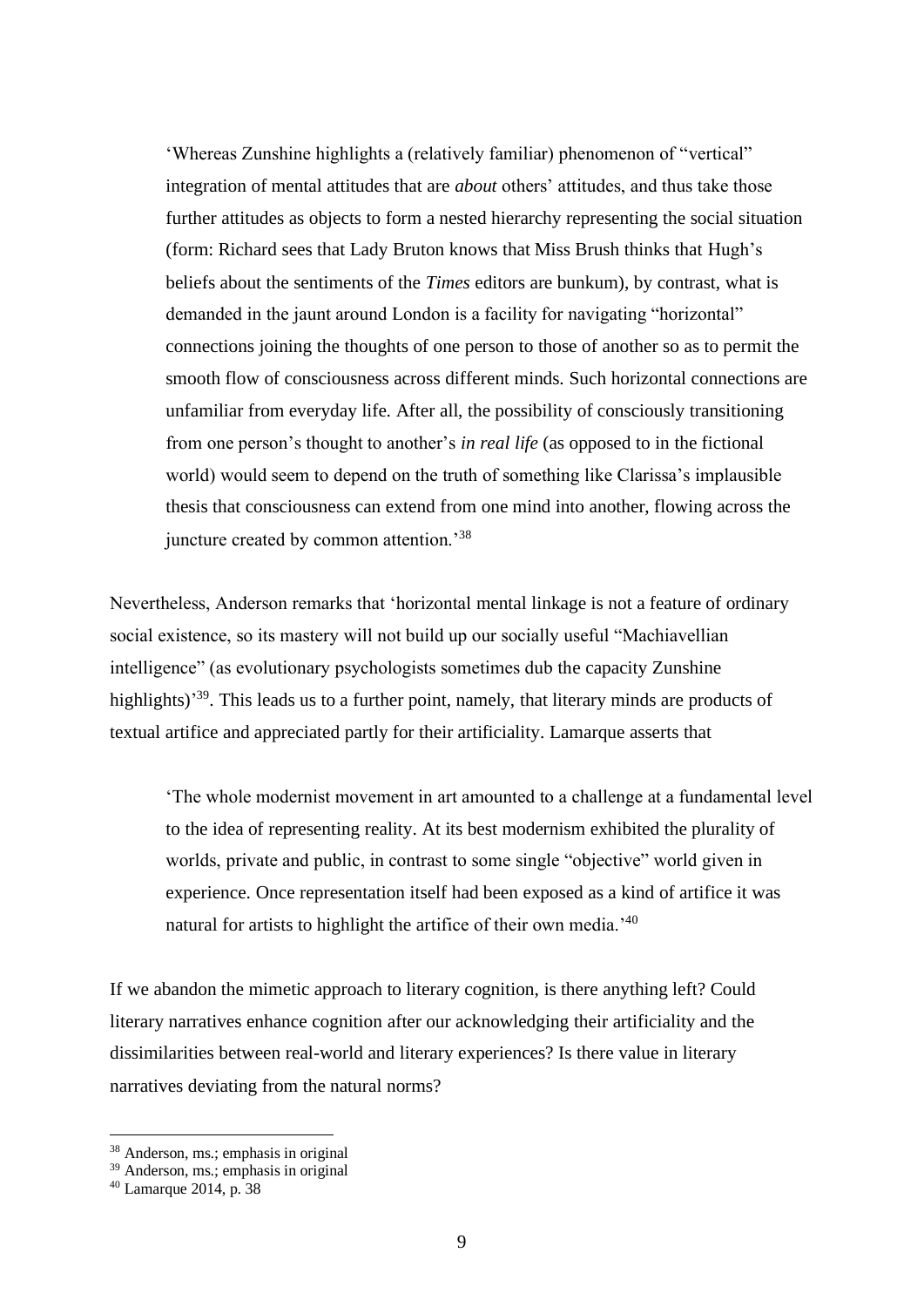#### 4. Cognitive enrichment, imaginative flexibility?

In arguing for the value of stories in constructing reality, the psychologist Jerome Bruner proposes that

'The innovative storyteller ... may go beyond the conventional scripts, leading people to see human happenings in a fresh way, indeed, in a way they had never before "noticed" or even dreamed. The shift from Hesiod to Homer, the advent of "inner adventure" in Laurence Sterne's *Tristram Shandy*, the advent of Flaubert's perspectivalism, or Joyce's epiphanizing of banalities—these are all innovations that probably shaped our narrative versions of everyday reality as well as changed the course of literary history, the two perhaps being not that different.<sup>'41</sup>

The view that literary narratives could enrich our cognitive frames or scripts has become popular in cognitive narratology. Fludernik, for one, maintains that through repeated use, 'non-natural narrational frames' become 'naturalized': second person narration or a dying person's interior monologue, for example, have lost their 'surprise factor' and become 'natural frames', part of our cognitive stock<sup>42</sup>. Some think that the new frames that literary works have on offer do not limit to literary interpretation but may be valuable for our thought in general. Jan Alber, for instance, claims that 'one should study literary fiction because it allows us to transcend ourselves and to experience scenarios and situations which are strictly speaking impossible in the real world<sup>343</sup>. Of Alber's particular interest are 'unnatural' scenarios and events, which 'significantly widen the cognitive horizon of human awareness; they challenge our limited perspective on the world and invite us to address questions that we do not normally address'<sup>44</sup> .

<sup>41</sup> Bruner 1991, p. 12

<sup>42</sup> See Fludernik 2003, p. 256. Fludernik (1996, p. 172) claims that '[b]y the time of Joyce's and Woolf's depiction of minds in their plenitude, these authors could build on cognitive parameters which were well in place and available for use: readers had considerable training in tuning in on such non-natural mind reading within a natural frame'.

<sup>43</sup> Alber 2011, p. 211

<sup>44</sup> Alber 2011, p. 227. 'Unnatural' may be taken to include so-called 'omniscient narrators' and other elements that are present in all sort of 'realist' narratives too.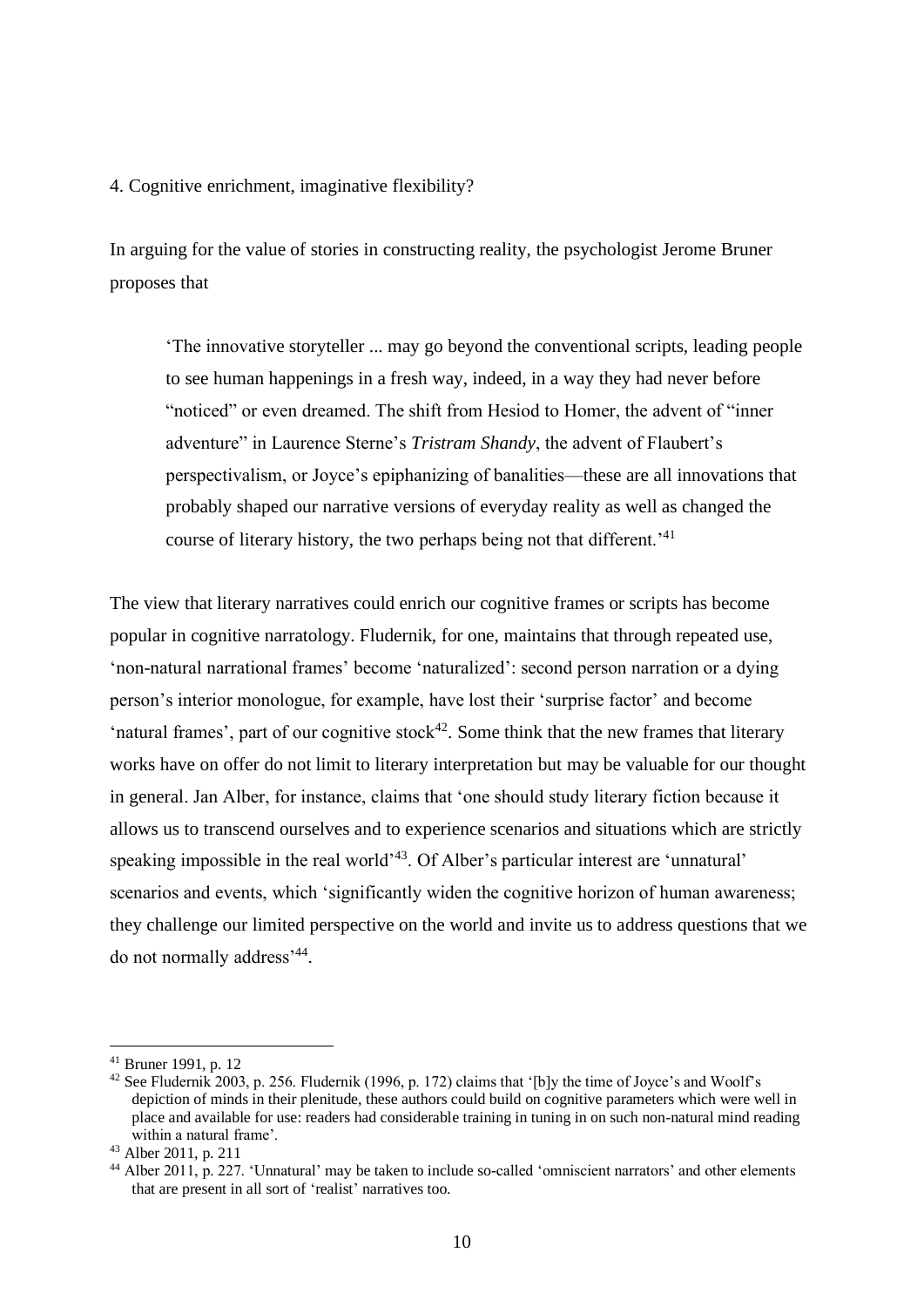Alber maintains that literary narratives could generate *new* cognitive frames by blending scripts (animals, corpses or inanimate objects as narrators)<sup>45</sup> or they could *enrich* our existing frames by stretching them 'beyond real-world possibilities until the parameters include the strange phenomena with which we are confronted<sup>-46</sup>. In addition to providing readers new frames and enhancing their existing frames, Alber thinks that the 'unnatural scenarios of literary fiction are particularly well designed to *make us more open and more flexible* because they urge us to deal with radical forms of otherness or strangeness'<sup>47</sup>. According to him, flexibility of imagination characteristically links to growth in ethical understanding (openness, tolerance).

I am very sympathetic to the view that literary narratives could widen our 'mental universe'<sup>48</sup> or 'the cognitive horizon of human awareness'<sup>49</sup>. But I also think that the mere repetition of these ideas leads us in danger of establishing a *religion* of literature. The pompous claims are not proportional to their supporting evidence—no matter how evidence is understood—and at times look even like dogmas. It is unclear if literary works actually produce changes such as those described. While the comprehension of a literary work often requires us to adjust or modify our cognitive apparatus, to 'blend schemes', for example, it is not known if the conceptual adjustments required in the interpretation of the work carry over the literary experience and affect the reader's actual cognitive mechanisms.

The matter is also extremely difficult to study. Yet, *some* evidence for the cognitivist's claims is needed. How could we have even some support for the assertion of such changes *commonly* taking place as a result of a *literary* response? This is a real worry; the claims are problematic also because they imply that all conceptual changes would automatically be for the good (which they are not)<sup>50</sup>. What if *Mrs. Dalloway* rather distorts our understanding of reality? A professional critic could of course offer her readers a *prescriptive* reading of the work, arguing that the readers would improve their conceptual understanding, would they follow the proposed interpretation. Still, one would expect a suggestion how the matter could be approached and where to look for evidence of the assumed conceptual changes<sup>51</sup>.

<sup>45</sup> Alber 2009, p. 82

<sup>46</sup> Alber 2009, pp. 82–83, 91–93; see also Alber 2011, pp. 222–224

 $47$  Alber 2011, p. 232; emphasis added

<sup>48</sup> Alber's (2009, p. 93) term.

<sup>49</sup> Alber's (2011, p. 227) term.

<sup>50</sup> See Lamarque 2009, p. 250; Currie 2014, p. 443.

<sup>51</sup> For different approaches to evidence, see Mikkonen 2015.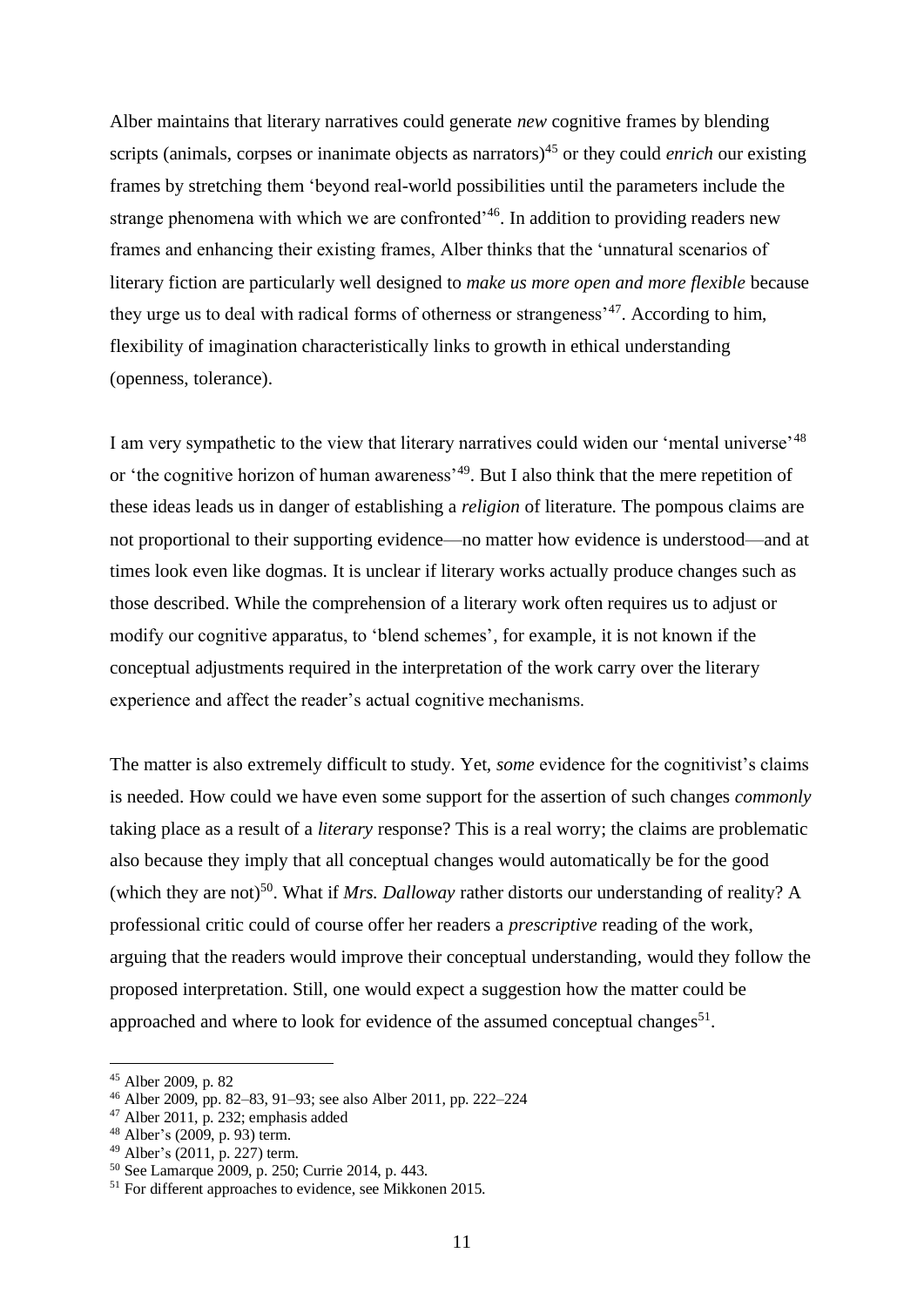While the methodological questions are pressing, the theory needs to be improved too. It is far from clear *how* our gaining new or enhanced cognitive frames (e.g. the 'naturalization' of a dying person's interior monologue) from literary works actually enriches our understanding of our life-world. How does our engagement with Clarissa Dalloway's perfectly unnatural 'extended mind' improves our social cognition? The same requirement goes for the idea of 'imaginative stretching'. Imagining logical impossibilities is great intellectual fun—as in Borges's stories, for instance—but what do we gain, so to say, from imagining them? The idea of ethical openness is fascinating but suspicious in the light of philosophical study on our 'imaginative resistance' to morally deviant views in fiction.

## 5. Conclusion

We have two fundamental ways of thinking and speaking of fictional works. We may engage with them imaginatively and explore them as artefacts. Theories of the cognitive value of literary fiction have generally focused on either of these two perspectives. In the 'mimetic' tradition, theories have build on the idea that literary works provide us a lifelike experience from which we learn. The problem is that in reducing the cognitive value of literature to the gaining of experiential knowledge we endorse naïve realism and treat art as a mirror of life. Besides, the mimetic approach fails in capturing what is distinctive and special in literature. In the 'poetic' tradition, in turn, the value significance of literature has been linked to literature's distinctive features, such as foregrounding and defamiliarization thus caused. The problem of these views is their falling short in illuminating the proper 'cognitive' payoff. Also, there is the question of their generalizability, as there are very little distinctively 'literary features' uniting works of literature. Moreover, theories in both traditions have offered very little support for their claims. A comprehensive model of literary cognition ought to acknowledge the 'dual standpoint' of fiction and demonstrate how literary works could be cognitively valuable with regard to both their 'natural' experientiality and literary artificiality

In this paper, I have been partly playing the devil's advocate. I would not conclude from the critical anti-cognitivist remarks that literary works (or here: modernist narratives) cannot have significant cognitive value. Rather, I think that the remarks should push the cognitivist, such as myself, to come up with more comprehensive and nuanced accounts of literary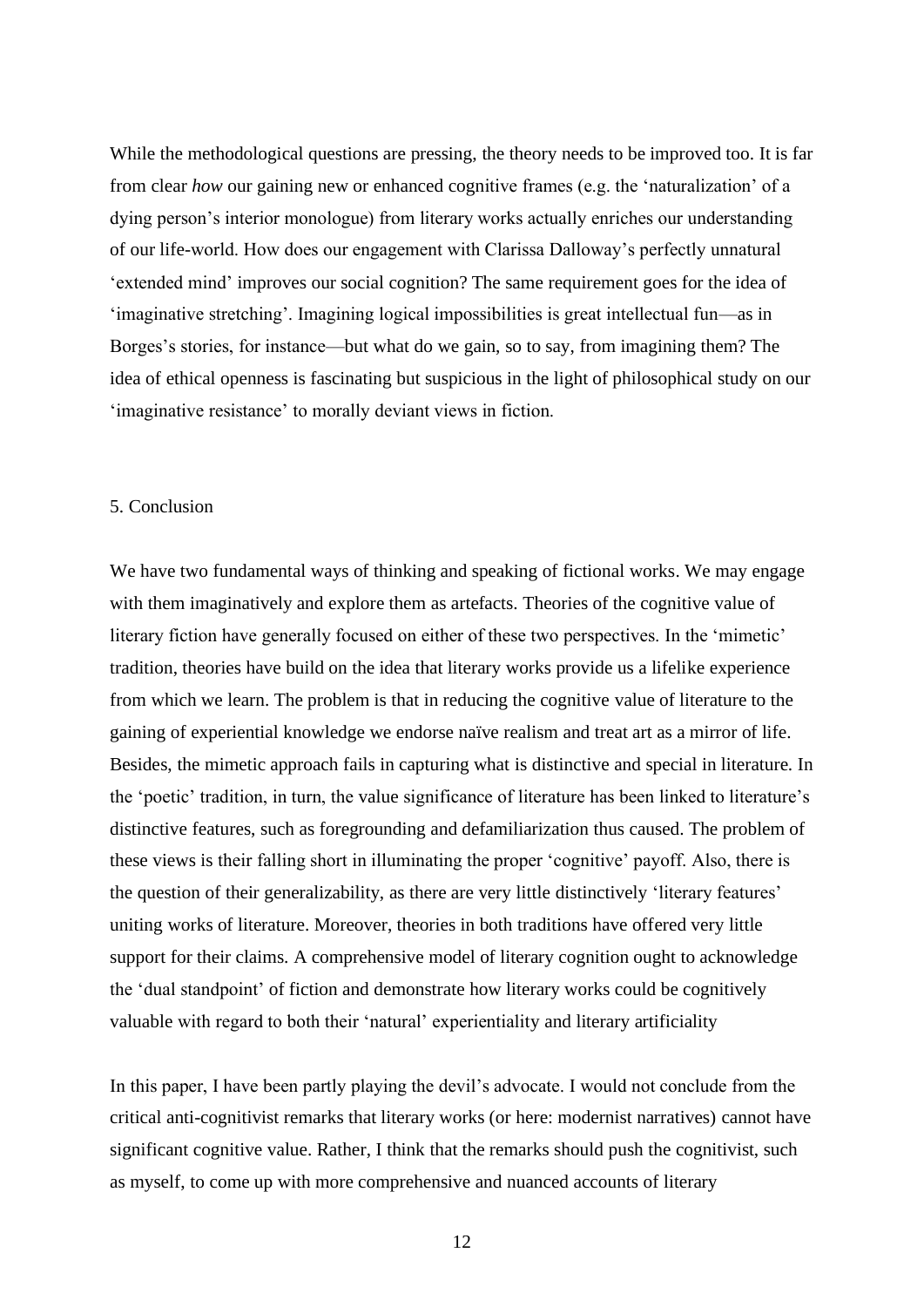interpretation and cognition. I am very sympathetic to the idea of the cognitive value of literature; what I wish for is a rigorous study of it.

# Bibliography

- Alber, Jan 2009, 'Impossible Storyworlds—and What to Do with Them', *StoryWorlds: A Journal of Narrative Studies*, Vol. 1, pp. 79–96
- Alber, Jan 2011, 'The Ethical Implications of Unnatural Scenarios'. In *Why Study Literature?* Edited by Jan Alber, Stefan Iversen, Louise Brix Jacobsen, Rikke Andersen Kraglund, Henrik Skov Nielsen, and Camilla Møhring Reestorff. Aarhus: Aarhus University Press, pp. 211–233
- Anderson, Lanier R., 'Is Clarissa Dalloway Special?' Forthcoming in *Philosophy and Literature*.
- Auerbach, Eric 1953, *Mimesis: The Representation of Reality in Western Literature* (*Mimesis: Dargestellte Wirklichkeit in der abendländischen Literatur*, 1946). Translated by Willard R. Trask. Princeton: Princeton University Press.
- Banfield, Ann 2000, *The Phantom Table: Woolf, Fry, Russell and the Epistemology of Modernism*. Cambridge: Cambridge University Press.
- Bruner, Jerome 1991, 'The Narrative Construction of Reality', *Critical Inquiry*, Vol, 18, No. 1, pp. 1–21.
- Cohn, Dorrit 1999, *The Distinction of Fiction*. Baltimore: Johns Hopkins University Press.
- Cohn, Dorrit 1978, *Transparent Minds: Narrative Modes for Presenting Consciousness in Fiction*. Princeton: Princeton University Press.
- Currie, Gregory 2014, 'On Getting Out of the Armchair to do Aesthetics'. In *Philosophical Methodology: The Armchair or the Laboratory?* New York: Routledge, pp. 435–450.

Currie, Gregory 2016, Literature and Theory of Mind. In *The Routledge Companion to Philosophy and Literature*. Edited by Noël Carroll & John Gibson. New York: Routledge.

Fludernik, Monika 1996, *Towards a 'Natural' Narratology*. New York: Routledge.

Fludernik, Monika 2003, 'Natural Narratology and Cognitive Parameters'. In *Narrative* 

*Theory and the Cognitive Sciences*. Edited by David Herman. Stanford: CSLI. pp. 243–267

Gang, Joshua 2013, 'Mindless Modernism', *Novel*, Vol. 46, No. 1, pp. 116–132.

Hamburger, Käte 1993/1973, *The Logic of Literature* [*Die Logik der Dichtung*, 1957].

Bloomington: Indiana University Press.